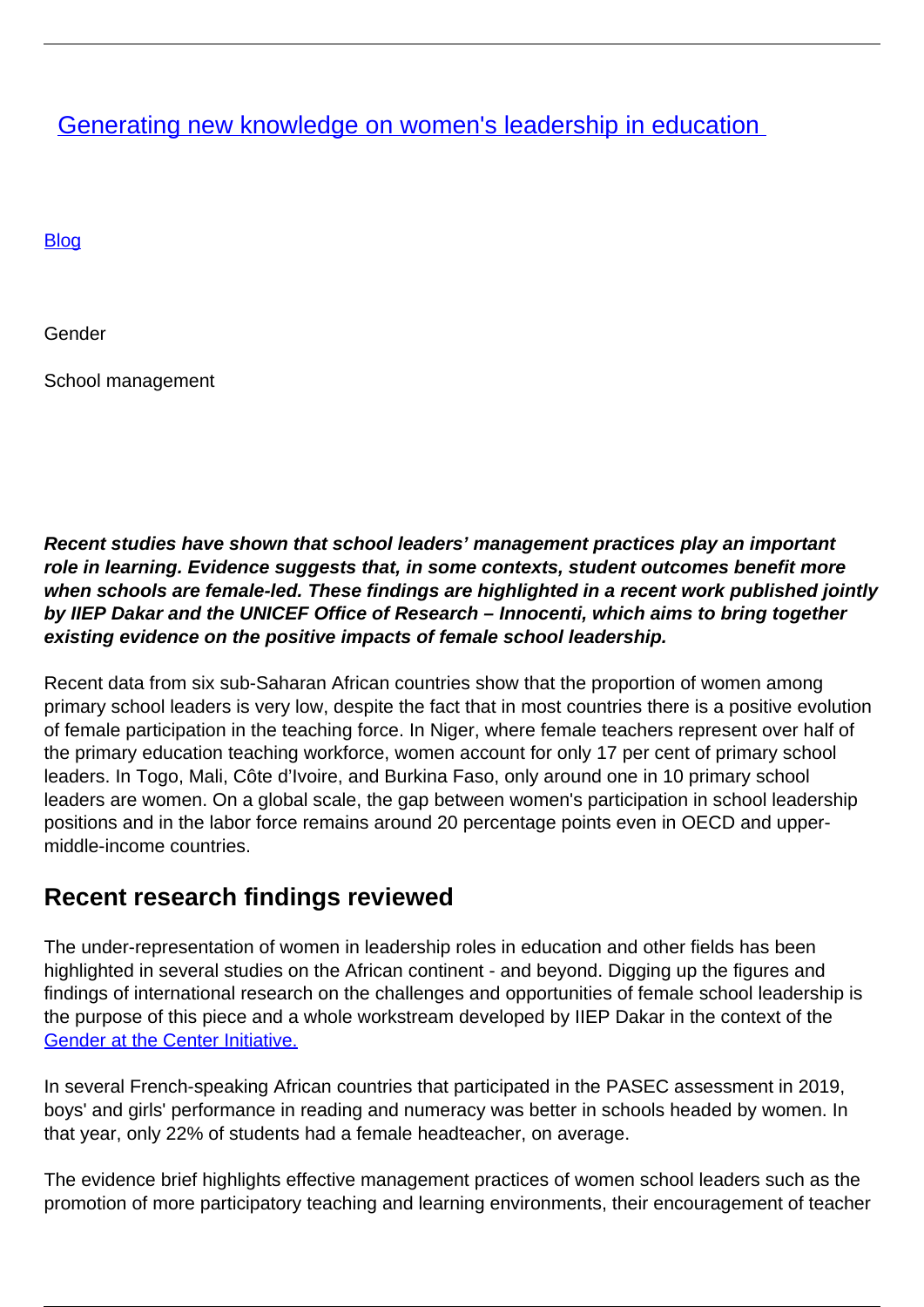attendance and parental involvement, and their increased pedagogical leadership aimed at supporting teacher collaboration, encouraging skills improvement, and promoting accountability for learning.

The more women are appointed as school principals in rural areas, the more we have the opportunity to accelerate the reduction of gender gaps in education.

Ms Mariama Chipkaou Director of the Promotion of Girls' Schooling at the Ministry of National Education of Niger

## **Steppingstone to a research-based workstream, supported by the Gender at the Centre Initiative**

The benefits of effective school leadership practices have been well documented over the years.

However, more in-depth applied research is needed to impact decision and policy making and achieve large-scale positive education outcomes. Working for women's school leadership serves a dual purpose: on the one hand, it promotes equity, but it also represents an opportunity, little explored so far, for the improvement of education outcomes.

We need to better understand where the differences between women's and men's leadership in the education sector come from, especially in low- and middle-income countries, and support countries in the development of strategies to scale up good practices.

Ms. Carolina Alban Conto Head of the research and development programme at IIEP Dakar

IIEP and GCI's **Workstream on Female School Leadership** is a knowledge-based program that seeks to inform the development of policies and programs to improve women's representation in school leadership positions, address the barriers to women's access and successful performance in these roles, and scale high-quality school management practices.

The program is being developed in several phases covering:

- Desk research, comprising the "Increasing Women's Representation in School Leadership: A Promising Path to Improving Learning" Evidence Brief, and a forthcoming publication on female school leadership practices and learning in 14 francophone African countries.
- Country-level analysis and exploratory school-level fieldwork.
- Co-design and impact assessment of possible interventions with the governments of the GCI alliance.
- Full implementation and operationalization strategy.

Our program builds on existing knowledge to explore new avenues to accompany governments and partners in designing and implementing effective policies and programs for